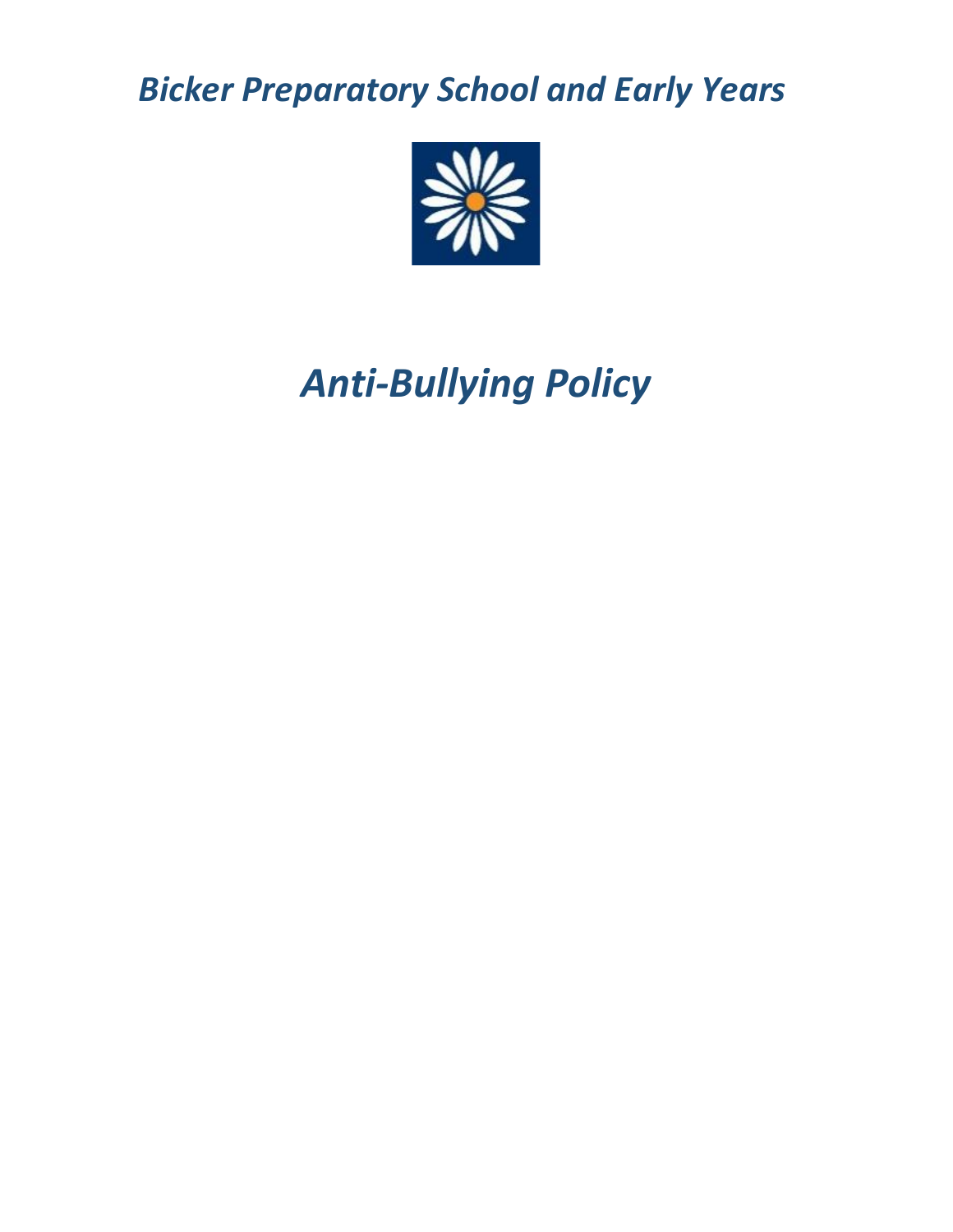## **Statement of Intent**

At Bicker Preparatory School, in line with our Behaviour and Safeguarding policies, our school recognises that different strategies will be effective in different circumstances and we adopt a zero tolerance to bullying of any kind. We believe that our pupils have the right to be educated in an atmosphere that is safe and free from fear.

In line with the Equality Act 2010, we do not tolerate any kind of discrimination at Bicker Preparatory School. This includes bullying that may be discriminatory in origin. We use the Anti-bullying Alliance 'All Together' strategy to educate children against discrimination, in order to ensure that we provide a safe, supportive environment which is free from bullying behaviour. This is given top priority at Bicker Preparatory School.

We are committed to providing a caring, friendly and safe environment for all of our pupils regardless of race, ethnicity, sexuality, academic ability, disability or gender. We ensure that children can learn in a relaxed and secure atmosphere. Bullying of any kind is unacceptable at our school. If bullying does occur, all pupils should be able to tell and know that incidents will be dealt with promptly and effectively. We are a TELLING school. This means that anyone who knows that bullying is happening, is expected to tell the staff. This is supported and encouraged through our PSHE curriculum and in our use of pupils as 'Friendship Monitors'

The named contacts for anti-bullying are Mrs Anne Daynes and Mrs Joanne Hubbert

### **Objectives of this policy**

- The Management Team, teaching and non-teaching staff, pupils and parents should have an understanding of what bullying is.
- The Management Team, teaching and non-teaching staff should know what the school policy is on bullying, and follow it when bullying is reported
- All pupils and parents should know what the school policy is on bullying, and what they should do if bullying arises
- As a school, we take bullying seriously. Pupils and parents should be assured that they will be supported when bullying is reported
- Bullying will not be tolerated
- All pupils will be educated on what they can do if they feel they are being bullied (see Appendix 1)

### **What is bullying?**

Bullying is behaviour that deliberately makes another person feel uncomfortable, distressed or threatened. Bullying is repeated over time. (Several times on purpose) Bullying makes those being bullied feel powerless to defend themselves.

### **Why are we against bullying?**

'Every Child Matters'....... because:

- Everyone has the right to feel welcome, secure and happy
- We should treat everyone with consideration in order to support our school values
- Bullying is against the law

### **What types of bullying are there?**

- Emotional (being unfriendly, excluding, tormenting, threatening behaviour, someone may do something so that someone else gets the blame)
- Verbal (name calling, sarcasm, spreading rumours, teasing)
- Physical (pushing, kicking, hitting, punching or any use of violence)
- Extortion (demanding money/goods with threats)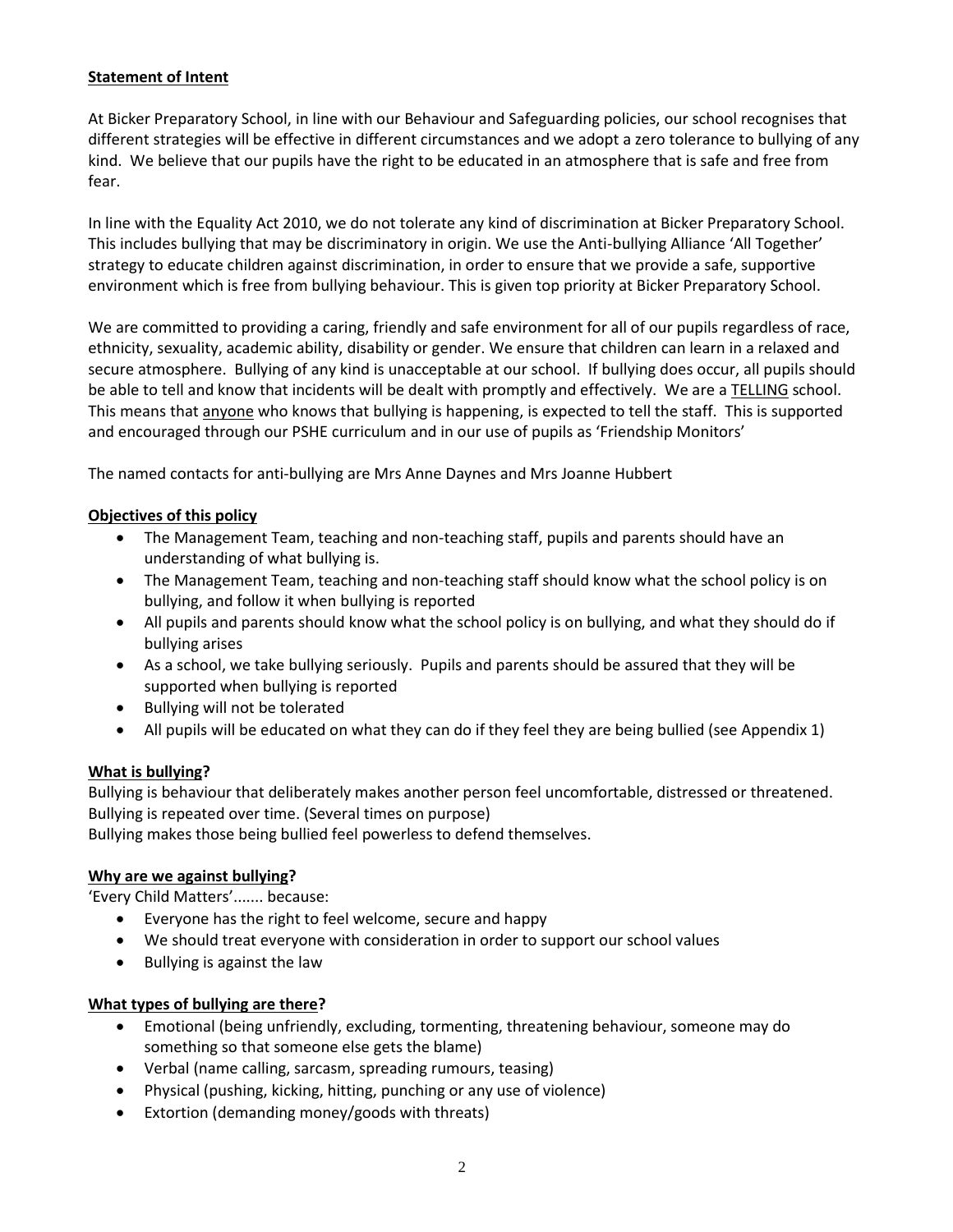- Cyber (all areas of internet, email and internet chat room misuse)
	- Mobile threats by text messaging and calls
	- Misuse of associated technology i.e.: camera and video facilities including those on mobile phones, blackmail and humiliation by use of photographs or video on internet sites
- Racist (racial taunts, graffiti, gestures)
- Sexual
	- unwanted physical contact, sexually abusive comments
- Homophobic
	- -focussing on the issue of sexuality
- Special needs and disability (physical, sensory or hidden, autism, dyslexia)
	- Mimicking
	- Fiddling with aids
	- Neglecting
- Gender and gender identity (See also our Equality and Diversity Policy) - Can't do/wear this because you are a boy/girl

# **Bullying is not:**

It is important to understand that bullying is not the odd occasion of falling out with friends, name-calling, arguments or when the occasional trick or joke is played on someone.

Children sometimes fall out or say things that can cause upset. When occasional problems of this kind arise it is not classed as bullying. It is an important part of children's development to learn how to deal with friendship breakdowns, the odd name-calling or childish prank. We all have to learn how to deal with these situations and the development of relationship social skills is to be viewed as a positive development.

## **How can we prevent Bullying?**

Our school fosters a clear understanding that bullying, in any form, is not acceptable. This is done by:

- Developing an effective anti-bullying policy and practice. The school will then become a safer and happier environment, with consequent improvements in attitudes, behaviour, and relationships and with a positive impact on learning and achievement.
- Regular praise of positive and supportive behaviour by all staff.
- Work in school to develop empathy and emotional intelligence (SEAL).
- Any incidents treated seriously and dealt with immediately.
- Provide age-appropriate information (posters, leaflets) in school about bullying

# **Why is it important to respond to bullying?**

# **Bullying Hurts!**

Everybody has the right to be treated with respect. Everybody has the right to feel happy and safe. No one deserves to be a victim of bullying. Bullies need to learn different ways of behaving.

# Reporting Bullying

It is important to speak out to stop bullying.

- S Start
- T Telling
- O Other
- P People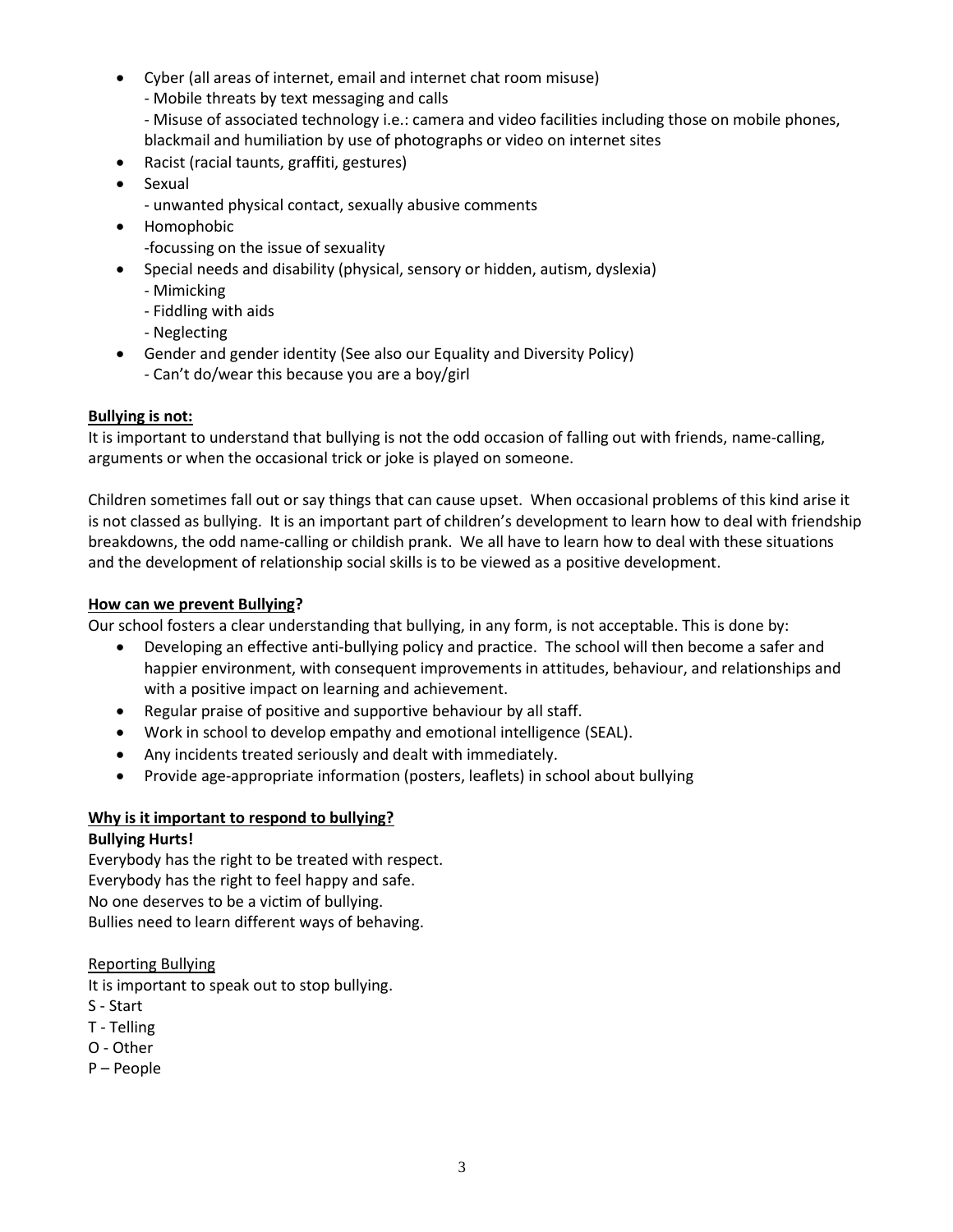## Who can report bullyng?

- The child who is being bullied
- A friend or classmate
- School staff
- Parents and carers
- Other family members or close family friends

# How can bullying be reported?

- Verbally to a trusted adult at home or school
- Verbally to a friend or 'Friendship Monitor'
- Written/email to a trusted adult at home or school
- Written/email to a friend or 'Friendship Monitor'

# **Examples of where can bullying happen?**

- In School
- On buses/journeys
- Extended Services
- Play and Leisure
	- Home
	- Park
	- Playing out at home
- Via the internet/text messaging

At Bicker Preparatory School we are also concerned with our children's conduct and welfare outside school and we will do what we can to support and address any bullying issues that occur off the school premises.

The following steps may be taken:

- Talk to the local Community Police Officer about problems on the streets eg. issues at the park, online safety talk in school etc.
- Discuss with the children ways of dealing with issues arising on public transport/ traveling to school, in preparation for transition to secondary school.
- Talk to the Head Teachers of other schools whose children may be involved in bullying off the premises
- Discuss coping strategies with parents
- Talk to the children about how to handle or avoid bullying outside the school premises

# **What are the signs and symptoms of bullying?**

A person may indicate by signs or behaviours that they are being bullied. Everyone should be aware of these possible signs and should investigate if the person;

- Is frightened of walking to or from school or changes route
- Begs to be driven to school
- Changes their usual routine
- Is unwilling to go to school (school phobic)
- Begins to truant
- Becomes withdrawn, anxious or lacking in confidence
- Becomes aggressive, abusive, disruptive or unreasonable
- Starts stammering
- Threatens or attempts suicide
- Threatens or attempts self-harm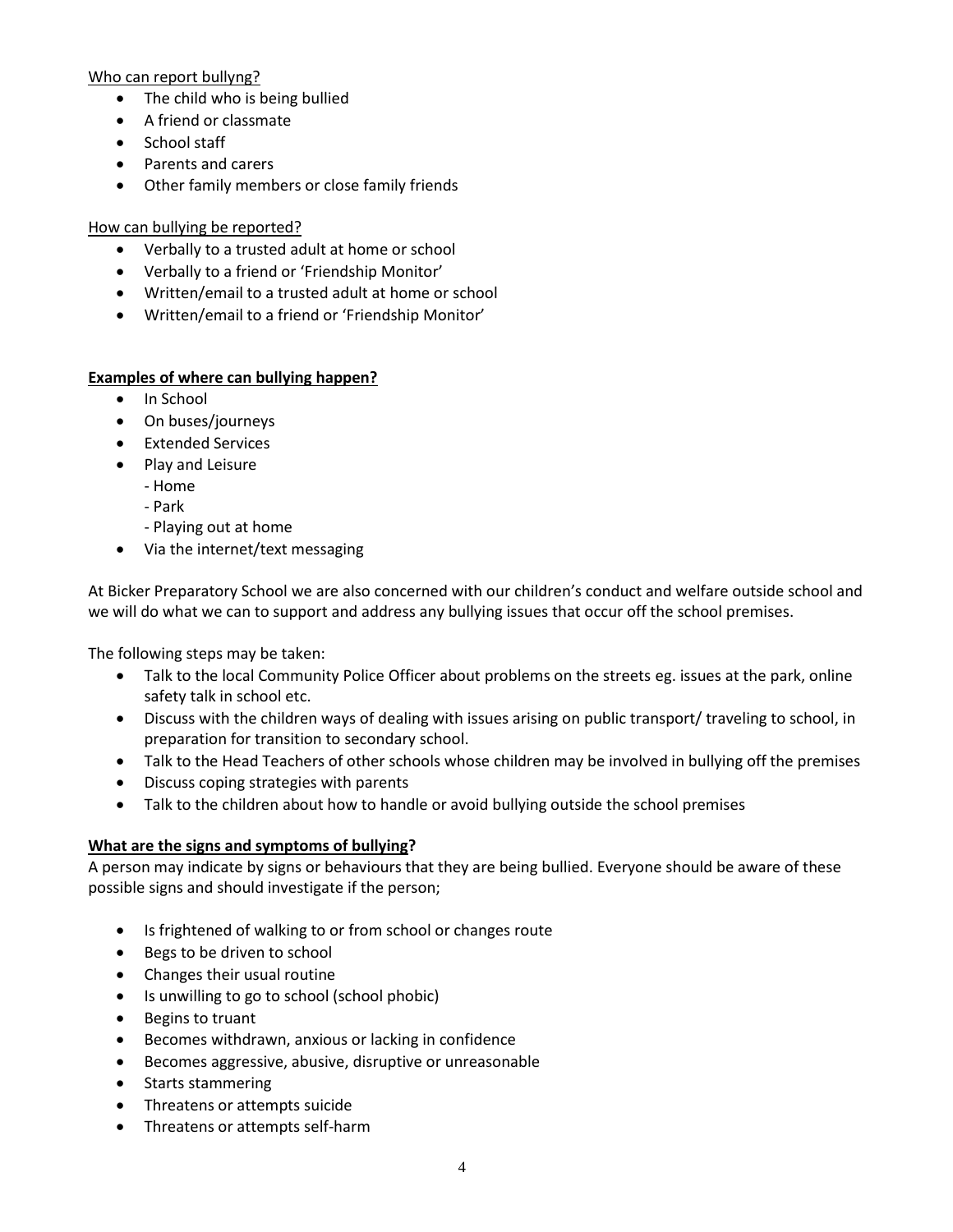- Threatens or attempts to run away
- Cries themselves to sleep at night or has nightmares
- Feels ill in the morning
- Performance in school work begins to drop
- Comes home with clothes torn, property damaged or 'missing'
- Asks for money or starts stealing money
- Has dinner or other monies continually 'lost'
- Has unexplained cuts or bruises
- Comes home 'starving'
- Bullying others
- Changes in eating habits
- Is frightened to say what is wrong
- Afraid to use the internet or mobile phone
- Nervous or jumpy when a cyber message is received
- Gives improbable excuses for their behaviour
- Bedwetting
- Arrives late/home late

On observing these signs bullying should be considered a possibility and investigated.

### **Bullying of children with Special Educational Needs**

In line with our SEN Policy, Bicker Preparatory School is an inclusive school. We provide a secure, accepting, safe and stimulating environment where everyone is valued for who they are.

As an inclusive school we may have some children who have learning disabilities and/or communication difficulties at different times. Everyone involved in the school is very aware that these children can be especially vulnerable to bullying and we are therefore particularly vigilant at all times. High attainers, gifted or talented pupils can also be affected by bullying. Staff will treat this type of bullying as seriously and in the same way as any other type of bullying.

### **What causes Bullying?**

People bully for different reasons. The reasons could be:

- to feel powerful
- jealousy
- to feel good about themselves
- to be in control
- because they want something (attention, possession or friends)
- to look good in front of other people
- to feel popular
- because of peer pressure
- to be big/clever
- for fun
- because they are being bullied themselves
- because they see and pick on an easy target (small, won't tell anyone, lonely or different in some way)

### **Our school will respond promptly and effectively to reported incidents of bullying**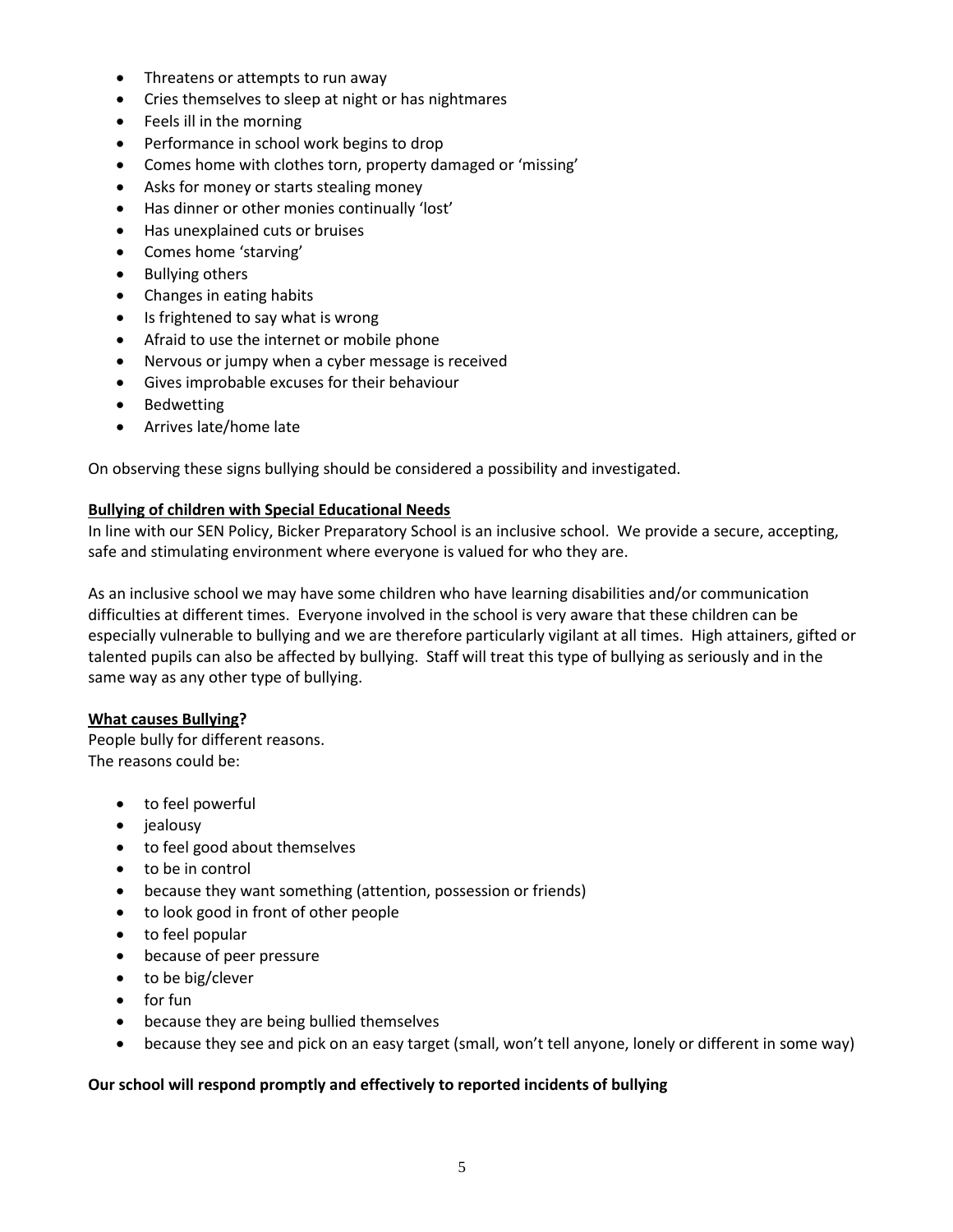# **What will happen in response to bullying?**

All staff will respond calmly and consistently to all allegations and incidents of bullying. They will be taken seriously by all staff and dealt with impartially and promptly. All those involved will have the opportunity to be heard. Staff will protect and support appropriately all children involved whilst allegations and incidents are investigated and resolved. The following step-by-step procedure is used for reporting and responding to bullying allegations or incidents.

- All bullying allegations and incidents will be treated seriously.
- Staff will make sure the victim(s) is and feels safe.
- Appropriate advice will be given to help the victim(s).
- Staff will listen and speak to all children involved about the incident separately.
- Attempts will be made to identify the problem and possible solutions suggested.
- Staff will attempt to adopt a problem-solving approach, which will move children on from them having to justify their behaviour.
- Appropriate action will be taken quickly to end the bullying behaviour or threats of bullying.
- Staff will reinforce that bullying behaviour is unacceptable and what bullying is.
- The bully/ies may be asked to genuinely apologise. Other consequences may take place and appropriate sanctions applied (see next section)
- If possible, the pupils will be reconciled.
- An attempt will be made, and support given, to help the bully/ies understand the reasons for and change their behaviour.
- Bullying incidents will be recorded using our bullying incident form.
- In cases of serious bullying, the incidents will be recorded by staff in the School Behaviour Book' located in the office and retained in school.
- Parents will be informed and will be invited to come into school for a meeting to discuss the problem.
- After the incident has been investigated and dealt with, each case will be carefully monitored initially on a daily, then weekly and finally half-termly basis to ensure repeated bullying does not take place.
- Bullying incidents will be discussed regularly when appropriate amongst staff.
- If necessary and appropriate, the Child Protection Officer in school, Social Services or police will be consulted.

# **The following sanctions may be used:**

- Apologises made to the victim(s) verbally or in writing
- Loss of privileges
- Loss of playtimes (stay with class teacher appropriate work given)
- Stay within Headteacher's office
- Spend playtimes separately (with Upper School/Lower School as appropriate)
- Parents will be invited into school
- Be placed on a behaviour monitoring scheme
- Be removed from class and work elsewhere
- Be withdrawn from participation in a school visit, clubs and events not essential to the curriculum
- Fixed term exclusion
- Permanent exclusion

# **Strategies for the prevention and reduction of bullying**

Whole school initiatives and proactive teaching techniques will be used throughout the school to develop a positive learning environment with the aim of reducing bullying. These can include:

• Whole school participation in Anti-bullying Alliance 'All Together' strategy.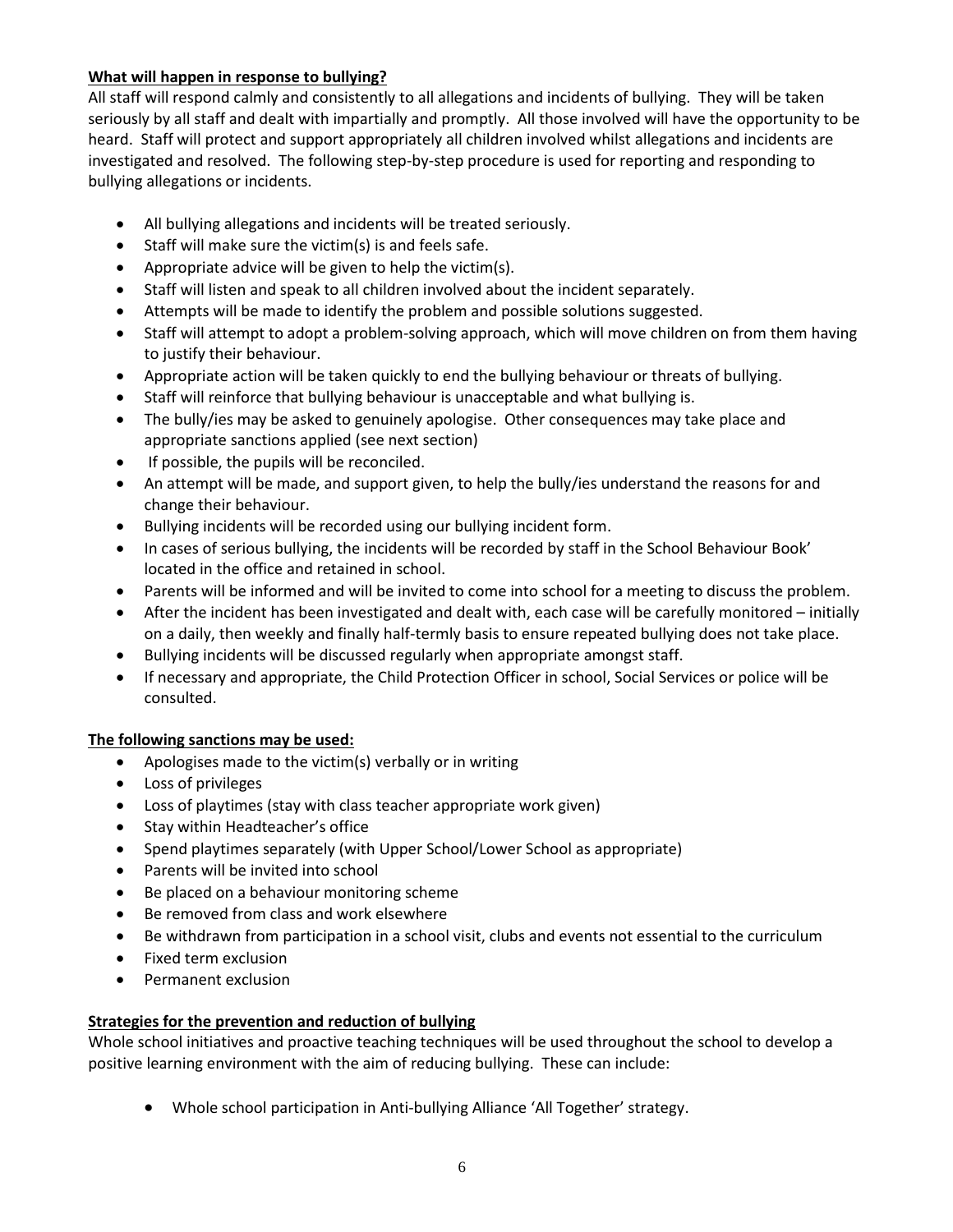- Regular appropriate inclusion into whole school, key stage and class assemblies related to bullying issues
- PHSE (Personal, Health and Social Education) including SEAL resources from Y1 to Year 6 used to support this policy
- Circle time on bullying issues
- Maintenance of the Buddy support network/Happy Monitors where a small group of children volunteer to help and support any individuals experiencing difficulties at playtimes. Buddies are provided with training appropriate to their tasks
- Children writing stories and poems and drawing pictures about bullying
- Children being read stories about bullying
- Using drama activities and role-play to help children be more assertive and teach them strategies to help them deal with bullying situations
- Creation of anti-bullying notice board(s)/displays within classrooms and/or corridors within school
- Prominently displaying anti-bullying posters produced by the children around the school
- Introducing and maintenance of playground improvements and initiatives i.e. stand alone/guided play activities and equipment
- Using praise and rewards to reinforce good behaviour
- Encouraging the whole school ethos of appropriate Christian behaviour towards one another
- Organising appropriate anti-bullying training for staff

Bullying of any kind is unacceptable at our school. We actively promote the anti-bullying message through the curriculum and equip our children and young people with coping strategies. Children are taught to recognise bullying wherever it happens, in school or out. Children are taught how to respond to keep them safe by telling an adult if it happens to themselves or others.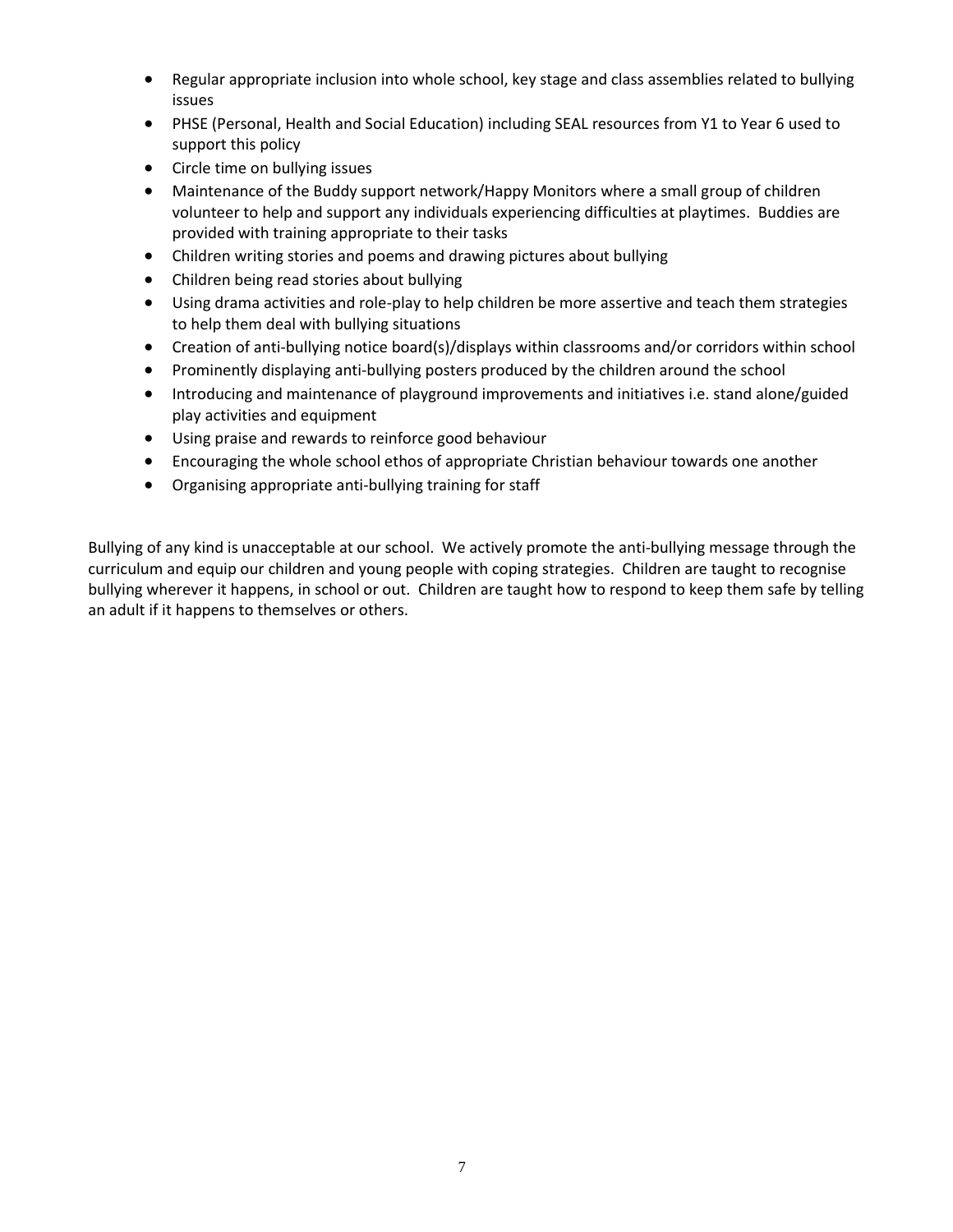## **RECOMMENDED PROCEDURES IN SCHOOL FOR REPORTING BULLYING**

### **PATHWAYS OF HELP**